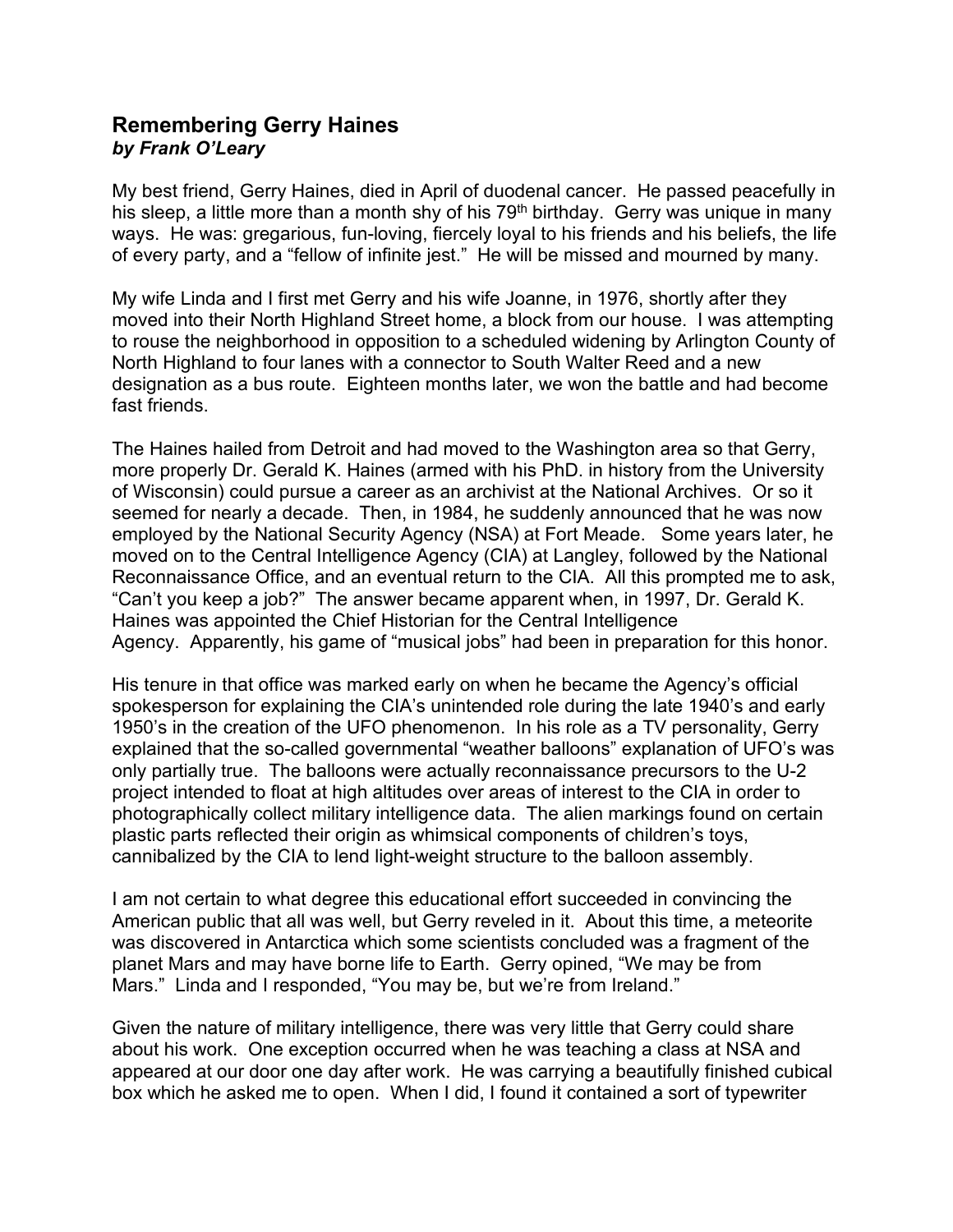with an unusual keyboard. It took me a few moments to realize that sitting on our coffee table was a cryptological dream machine - the fabled Enigma encoding machine of World War II - employed extensively by the Germans. I experimentally keyed a few phrases and found that the device was immediately encrypting the text as its makers intended. Gerry also showed me the mechanism of a Japanese encoding device from the same period. This was, indeed, a treasured and very special experience.

An even more profound event occurred in September 1998, when Dr. Haines under the aegis of CIA's Center for the Study of Intelligence (CSI) hosted a public symposium at the National Defense University at Fort McNair – to which I was privileged to be invited, despite my lack of credentials. This all-day event–entitled "*The U-2: A Revolution in Intelligence"*–was attended by several hundred persons from the intelligence community, the Department of Defense, academia, the aeronautical industry (including engineers from the Lockhead "Skunk Works" who had labored under the legendary Kelly Johnson to create the U-2 prototype in a mere eighty-eight days) and a number of pilots who had flown this amazing craft on dangerous missions. The complexity of the undertaking - the solutions that had been developed in the face of daunting challenges the excellence of the technology - and the calm courage of those who flew - were breath-taking.

At mid-day, we recessed for lunch on the parade grounds; turning our attention to fried chicken, watermelon, and iced tea. We were then asked to assemble before the reviewing stand to hear a solemn tribute to those brave pilots who had lost their lives flying this extremely complex and fragile creation at altitudes exceeding 70,000 feet. It was a long list; perhaps, consisting of as many as one hundred names. After a lengthy string of relatively conventional names, there followed a reading of seemingly Chinese (Nationalist?) names and a string of very German names. We learned that countries that cooperated with the U-2 program (including the United Kingdom) were allowed to conduct flights of their own. No matter the nationality or skill of the pilot, the risk of failure and death was extremely high.

Once the last name had been read, there was an eerie silence. Then, a dot appeared in the southeastern sky and slowly and silently grew in size; until the clear image of a U-2 could be seen only several hundred feet above us. Once it had glided by us, the pilot kicked in the engines at maximum thrust and the craft shot upward and quickly disappeared. We returned to the auditorium to hear a spirited discussion between Francis Gary Powers Jr. and the Soviet Colonel who commanded the surface-to-air missile that shot down Powers' father's plane over Sverdlovsk, Russia in May 1960. All of this was pure magic. The solemnity and wonder of that day and that luncheon will always be with me. Thank you, Dr. Haines, for including me.

In 2002, Gerry started transitioning into retirement with a two-year assignment to the University of Virginia to teach a course entitled, "US Intelligence in the Twentieth Century." The course proved to be a roaring – "Standing Room Only" – success, and the learned Doctor Haines was acclaimed to be UVA's most popular professor. Once Gerry retired from the CIA in 2002, he formally joined the UVA faculty, teaching and